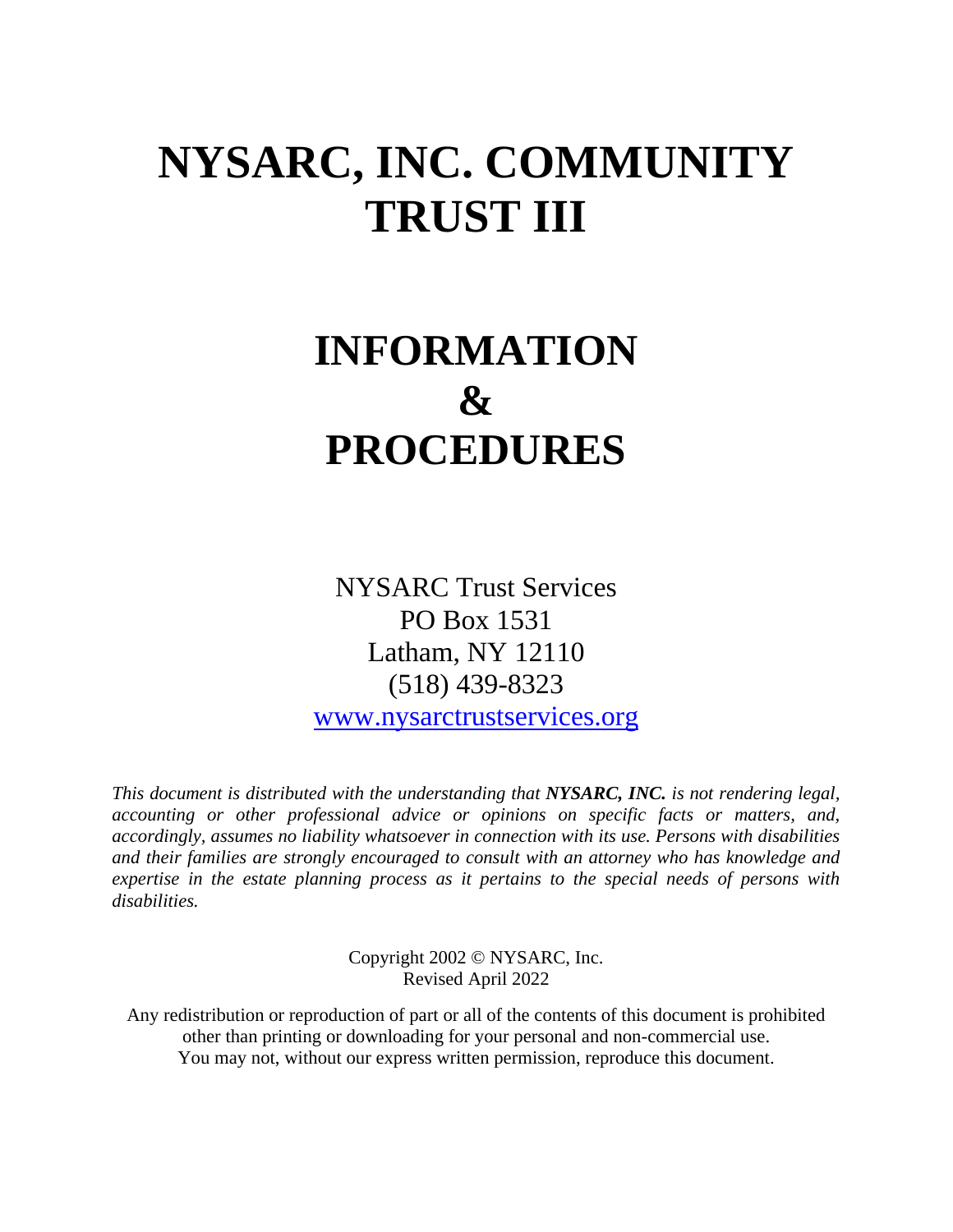# **Table of Contents**

# **Description Page Number**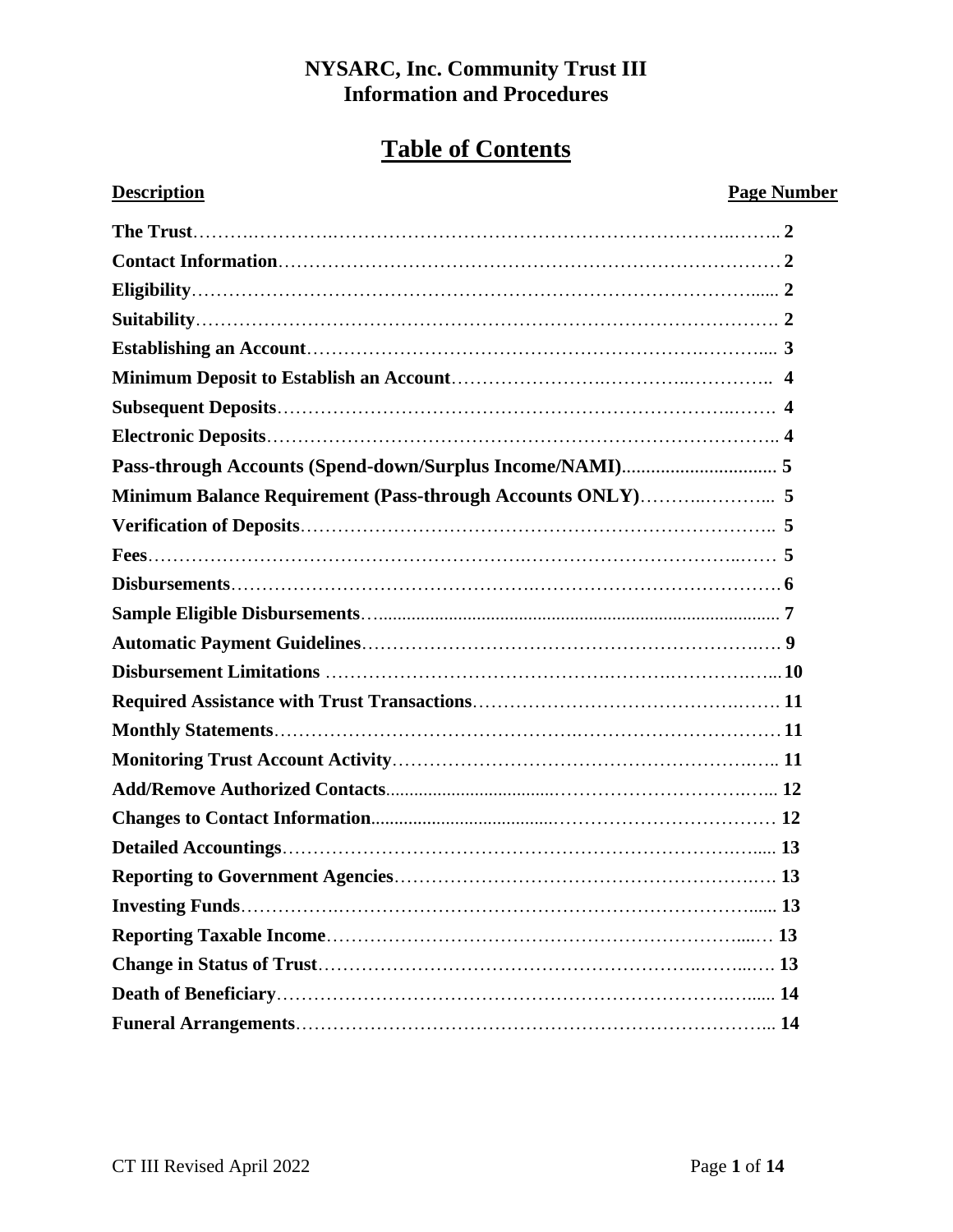# **The Trust:**

The NYSARC, Inc. Community Trust III is a pooled supplemental needs trust established pursuant to Federal and State law that permits a person with a disability to shelter his/her own funds in order to remain eligible for means-tested government benefits. The Master Trust document governs the entire pool of sub-trust accounts and is already in place. **Disbursements are made at the sole discretion of the Trustees and must be for the primary benefit of the disabled Beneficiary.** 

NYSARC, Inc. is the administrator and co-Trustee of the NYSARC, Inc. Community Trust III. A financial institution is appointed as co-Trustee per Master Trust Article V Section 5.1.

# **Contact Information:**

NYSARC Trust Services PO Box 1531 Latham, NY 12110 Phone: (518) 439-8323

Fax: (518) 439-2670 Email: [trustdept@nysarc.org](mailto:trustdept@nysarc.org) [www.nysarctrustservices.org](http://www.nysarctrustservices.org/)

# **Hours of Operation:**

Monday-Friday: 8:30 AM – 5:00 PM

# **Eligibility:**

Individuals who are disabled as defined in Social Security Law Section  $1614(a)(3)[42USC]$ 1382c(a)(3)] are eligible to establish a NYSARC, Inc. Community Trust III sub-trust account. There are no restrictions with respect to an individual's disability, ethnicity, religious beliefs or geographic location. The ability to shelter monthly income for Medicaid eligibility is determined on a state by state basis.

# **Suitability:**

The Beneficiary and his/her representatives are solely responsible for determining whether the Trust meets the needs of the individual. Prospective Beneficiaries should consult with their attorneys, case managers, and/or other advisors before seeking participation in the Trust. Fees are charged each month, which means that there may be more efficient ways to spend small amounts of money that are in the best interest of the person with a disability. Funds deposited become the property of the Trust. The Trustees do not know the unique circumstances of any individual and cannot determine if the Trust represents the optimal solution for a particular person. The Trust may not be appropriate for everyone.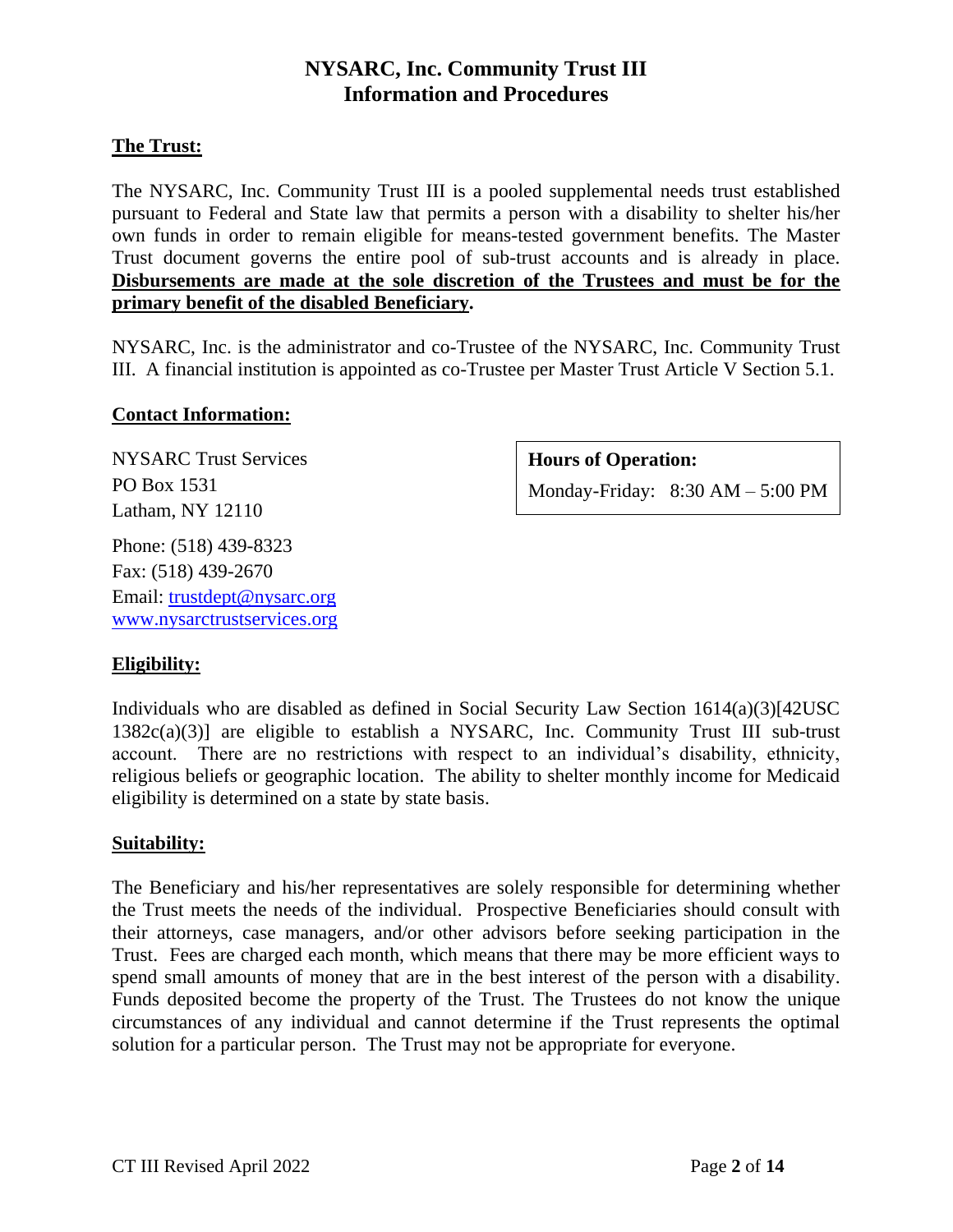## **Establishing an Account:**

In accordance with Federal statute, each individual must establish his/her own sub-trust account. Please refer to the website or contact NYSARC to make sure you have the most recent documents and requirements.

The Joinder Agreement may only be signed by one of the following: The disabled Beneficiary (must have capacity), a parent, grandparent, legal Guardian, or agent under a Power of Attorney (POA).

Items currently required when submitting an application:

- $\checkmark$  Completed Joinder Agreement (signed and notarized)
- $\checkmark$  Copy of Social Security Card and Social Security Award Letter indicating benefit type and claim number
- $\checkmark$  OR SSA-1099 form (if provided, you do not need to send SS card or award letter)
- $\checkmark$  Copy of applicant's driver's license or other government issued ID to establish the bank account
- $\checkmark$  Fund the trust with a **minimum of \$250,000** by check OR electronic deposit:
	- 1. A check made payable or endorse to *NYSARC, Inc. Community Trust, fbo Beneficiary's name.* Complete the New Account Deposit slip and mail directly to the bank, separate from the Joinder Agreement. See address on form.
	- 2. Complete and sign Electronic Deposit form for a one-time deposit and include with your Joinder Agreement.

If someone other than the account Beneficiary is signing, you must also submit:

- $\checkmark$  Copy of POA or Guardianship Decree, if signed by agent or guardian
- $\checkmark$  Copy of the Court Order, if account is established pursuant to a Court Order

# Mail the application packet to:

NYSARC Trust Services PO Box 1531 Latham, NY 12110

Accounts are typically approved in five (5) business days provided that you submit a complete, notarized Joinder Agreement and all required documentation as listed above. Missing or incomplete information may delay account approval. Once approved, it takes a couple of weeks to establish the sub-trust account with the bank. NYSARC Trust Services will contact the Beneficiary and/or his/her representative with any questions or concerns.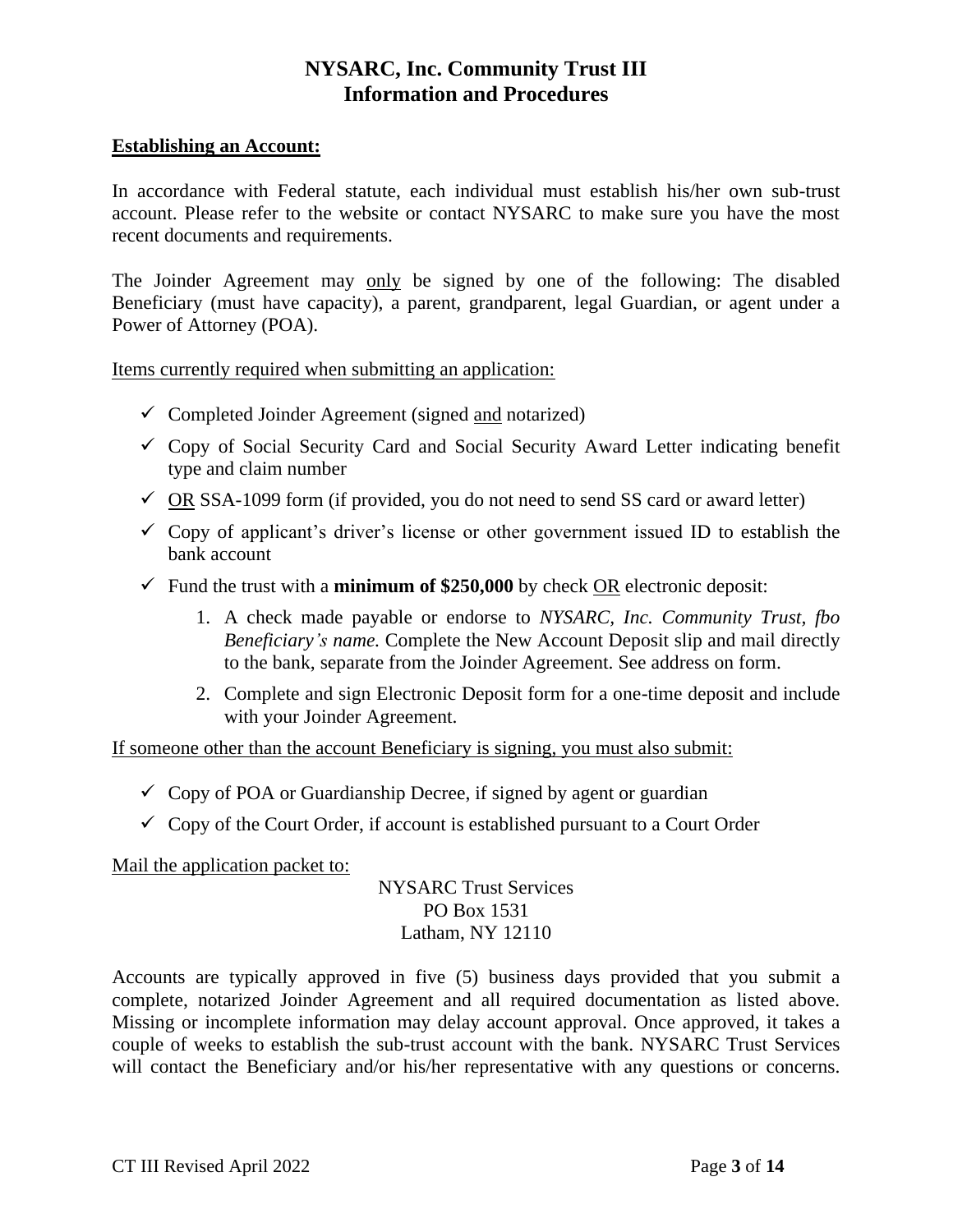Once accepted, NYSARC will assign you a dedicated team of representatives to assist with the administration of your trust account. The Beneficiary and/or authorized individual listed in the Joinder Agreement will receive a Welcome Packet with the necessary material to manage the account. NYSARC will provide a welcome call to review the contents of this packet, explain important procedures, and ensure a smooth transition into the trust.

*It is the responsibility of the account Beneficiary or representative noted on the Joinder Agreement to submit trust documents to Medicaid, Social Security Administration (SSA), and/or other government agencies for approval.*

## **Minimum Deposit to Establish an Account:**

The minimum deposit to establish a Community Trust III account is **\$250,000**. You can fund the trust with a lump sum and/or structured payments. The funds to establish the account are non-refundable after acceptance.

**The one-time enrollment fee and the first month's administrative fee will be deducted from your initial deposit in the month the account is established.** Please refer to the current fee schedule.

#### **Subsequent Deposits:**

Subsequent deposits may be made at any time following acceptance. If deposits are from a structured settlement or annuity, please provide a copy of such contract/agreement.

Deposit slips are included in the Welcome Packet provided at account establishment. You can also download deposit slips from the NYSARC Trust Portal. For more information, see *Online Access via NYSARC Trust Portal*.

Cash deposits will not be accepted. Checks should be made payable to *NYSARC, Inc. Community Trust, fbo Beneficiary's name* and mailed to the address on the deposit slips:

> NYSARC, Inc. Community Trust PO Box 1788 Albany, NY 12201

Please note, a fee will be charged to the trust account for any deposits that are returned for insufficient funds. Refer to the current fee schedule for more information.

#### **Electronic Deposits:**

You can make one-time electronic deposits into the trust and/or set up monthly electronic deposits where the trust withdraws your deposit from your bank account each month on a scheduled day. Please complete the *Electronic Deposit* form to use this service. The form is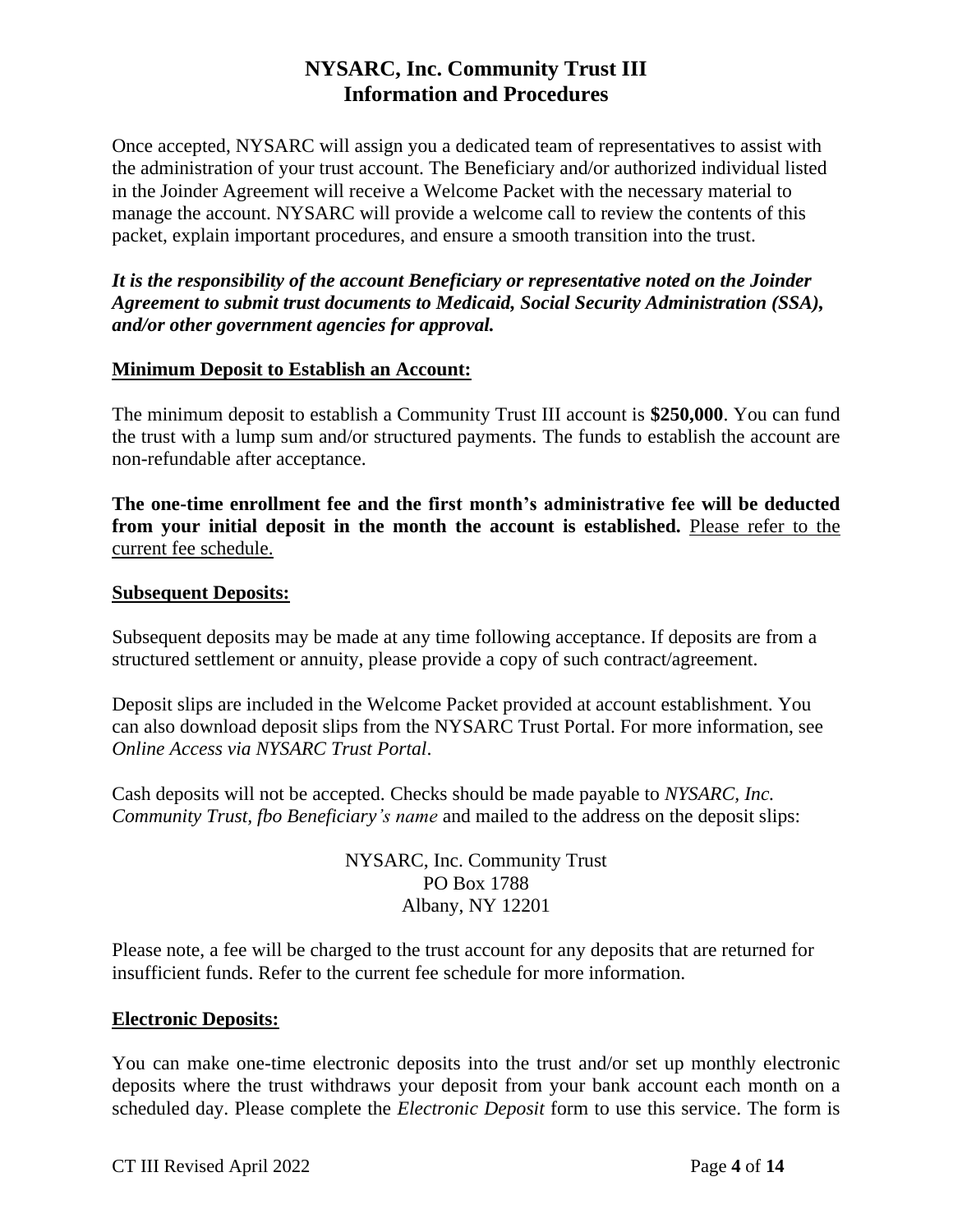included in the Welcome Packet provided at account establishment and is also available on our website at [www.nysarctrustservices.org.](http://www.nysarctrustservices.org/)

# **Pass-through Accounts (Spend-down/Surplus Income/Net Available Monthly Income (NAMI):**

Account beneficiaries who make monthly deposits to satisfy a Medicaid income spenddown/surplus income, will be deemed a pass-through account and the pass-through fee schedule will apply.

Medicaid determines an individual's spend-down/surplus income/NAMI amount. NYSARC Trust Services cannot advise individuals in regards to their spend-down/surplus income/NAMI or determine their necessary monthly deposit.

If Medicaid determines there is a change in the spend-down amount, please notify NYSARC and provide a copy of the Medicaid Notice of Decision. If you are making Electronic Deposits, submit a new *Electronic Deposit* form requesting the change in amount.

# **Minimum Balance Requirement (Pass-through Accounts ONLY):**

Pass-through accounts that make monthly deposits, are required to maintain a minimum balance in the account, equal to one month's deposit, at all times up to a maximum of \$3,000. No disbursements will be approved from a sub-trust account until it is accepted and the minimum balance requirement is satisfied.

New accounts established after July 1, 2021 who enroll in monthly electronic deposits, can reduce the minimum balance requirement. Deposits will be held for four (4) business days to allow ample time for the funds to clear before the deposit is available for disbursement.

# **Verification of Deposits:**

NYSARC Trust Services will provide a verification of deposit upon request. To verify a deposit, email [trustdept@nysarc.org](mailto:trustdept@nysarc.org) or contact customer service to provide us with the name and fax number and/or mailing address of the recipient. You can also download a report of deposit history from the NYSARC Trust Portal. See *User Tips Guide* for more information.

# **Fees:**

A **one-time enrollment fee** will be deducted from the initial deposit in the month the account is established. Administrative fees are charged monthly according to the current fee schedule. Fees are subject to change.

Pass-through accounts will receive a copy of the appropriate fee schedule following account acceptance and/or upon beginning monthly deposits.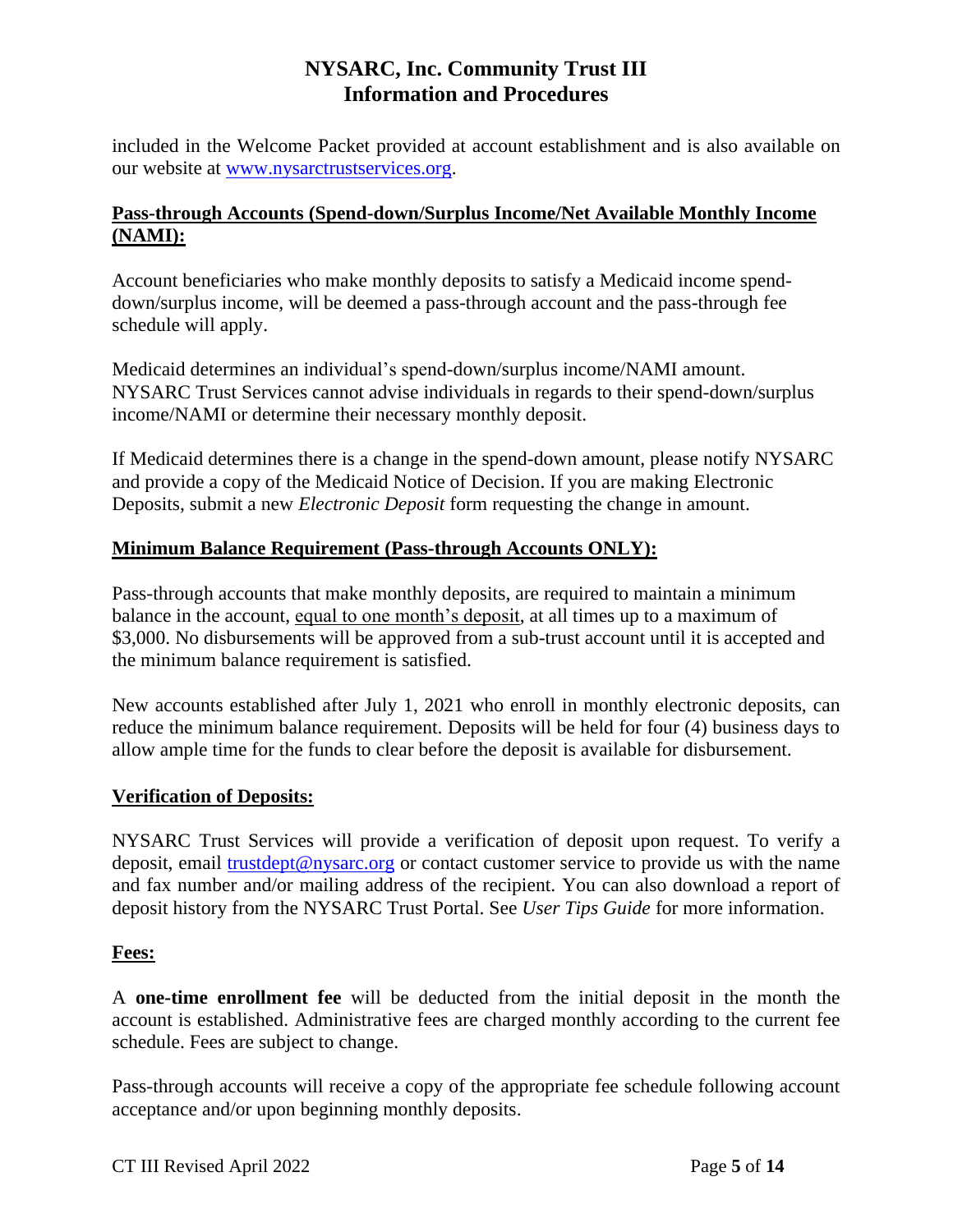Trust expenses and fees are deducted before requested disbursements. Lack of funds will delay the processing of disbursement requests until funds are received.

#### **Disbursements:**

Trust funds are intended to enhance the quality of life of persons with disabilities by making direct payments to third parties to pay for items and services that are for the primary benefit of the trust beneficiary. Each disbursement request is reviewed individually to consider the impact on a person's eligibility for means-tested government benefits.

Current requirements to submit a disbursement request:

- $\checkmark$  A completed disbursement request form
- $\checkmark$  An authorized individual must sign the disbursement request form
- $\checkmark$  An invoice, bill, or receipt in the Beneficiary's name
- $\checkmark$  Attach additional documentation as needed
- $\checkmark$  Adequate funds "available" in the sub-trust account

#### **Mail Disbursement Request To: Fax/Email Disbursement Requests To:**

| <b>NYSARC</b> Trust Services | Fax: (518) 439-2670            |
|------------------------------|--------------------------------|
| PO Box 1531                  | Email: trustrequest@nysarc.org |
| Latham, $NY$ 12110           | (available 24 hours)           |

Complete and accurate documentation is required in order to consider any disbursement request. Lack of documentation or availability of funds will delay processing time. Please allow **up to 14 days** for processing of approved requests. NYSARC Trust Services is not responsible for late charges which may be incurred.

**In accordance with Federal statute, no disbursements will be made after the death of the Beneficiary. Requests and supporting documentation must be received by NYSARC prior to the death of the Beneficiary.**

**All disbursements are made at the sole discretion of the Trustees and must meet the below criteria:**

- $\checkmark$  Request is for the primary benefit of the account Beneficiary
- $\checkmark$  Expense must have been incurred within 90 days of submission
- $\checkmark$  Invoice must be in Beneficiary's name
- $\checkmark$  All submitted invoices must be itemized, legible, reflect date of service, and indicate that the service is for the Beneficiary.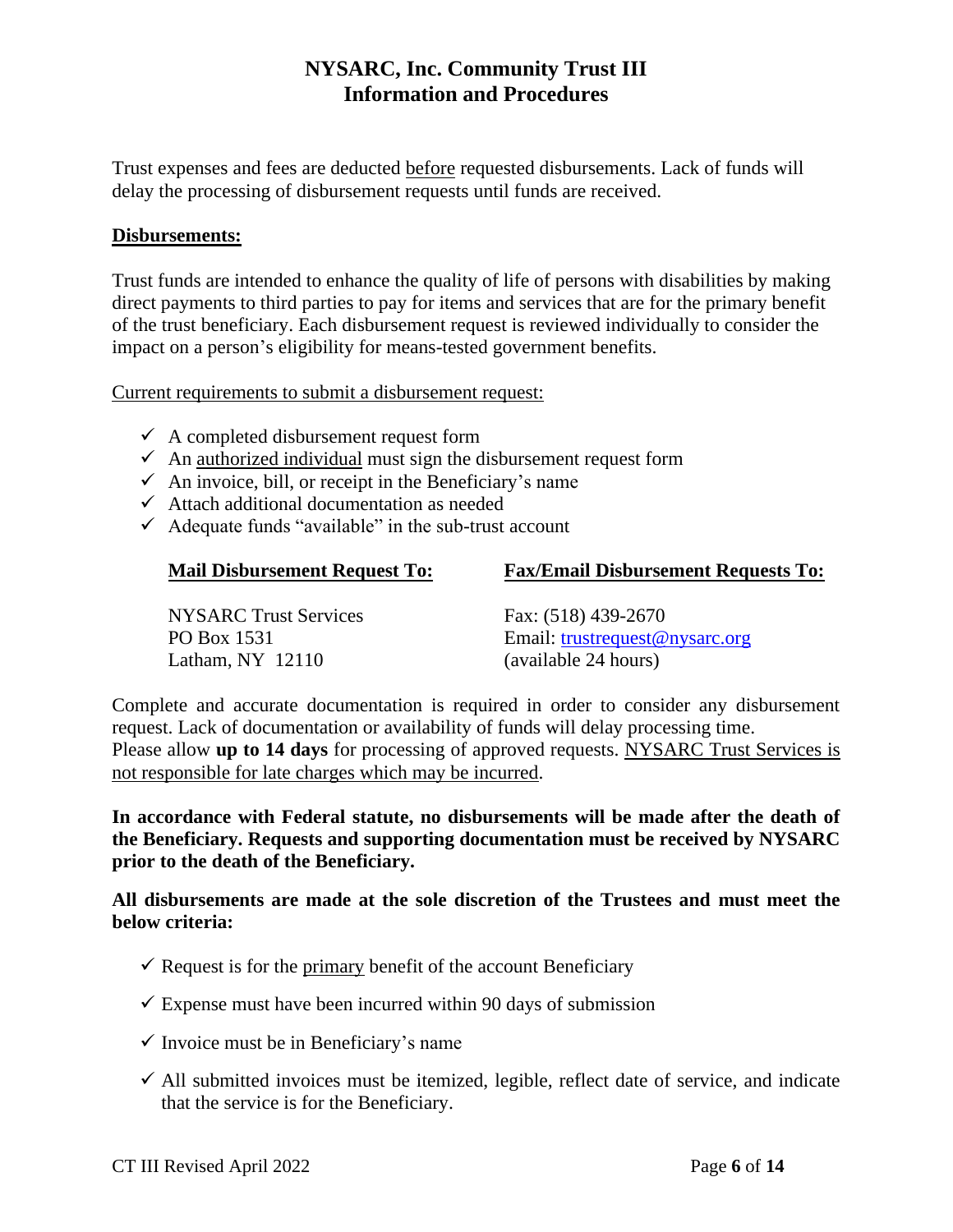- $\checkmark$  All disbursements must be made payable to third parties only
- $\checkmark$  All third party service providers and vendors must be legitimate registered businesses or documented employees in which all employment taxes and filings are prepared.
- $\checkmark$  Disbursement requests relating to a family or other type of Trust require submission of the Trust document for our legal department to review prior to consideration.

# **Sample Eligible Disbursements:**

This list is not inclusive nor does it guarantee payment will be approved.

**For Beneficiary's who receive Supplemental Security Income (SSI) benefits, payments made by the trust to third parties for food or shelter are considered in-kind support and maintenance (ISM) and may reduce SSI payments.**

These items are marked with an asterisk (\*) below. Refer to *Disbursement Limitations/Inkind support and maintenance* for more information.

- $\checkmark$  *Cable/internet, cell phone, telephone* Invoice in the Beneficiary's name and indicating primary residence as service address.
- $\checkmark$  Vehicle related expenses A copy of a bill in the Beneficiary's name or proof that the vehicle is the Beneficiary's primary mode of transportation. We may request proof of ownership, including vehicle title and registration, at the trustee's discretion.
- $\checkmark$  *Income tax* State and Federal income taxes will be considered for payment. Any request for income tax relating to jointly filed return(s) must include an allocation of income from an independent tax preparer or submission of tax documents (i.e. 1099). Only a pro-rata share of tax may be paid. A copy of the Federal and State returns must be submitted with request.

*Estimated income* taxes will be considered for quarterly payment. A copy of previous year return(s) is required.

- $\checkmark$  *Credit cards* Only current month eligible charges will be considered. Beneficiary must be the account holder. All charges must be for the primary benefit of the Beneficiary.
	- o You must submit a complete detailed statement plus ALL itemized receipts for the purchases you are requesting the trust to pay. Failure to submit receipts or other necessary documentation will result in reduction of payment.
	- o For fixed recurring charges (e.g. Netflix, LifeAlert, etc.), you must provide a copy of the bill initially to show proof that the expense is for the Beneficiary's primary benefit. NYSARC may request an updated copy of the bill annually.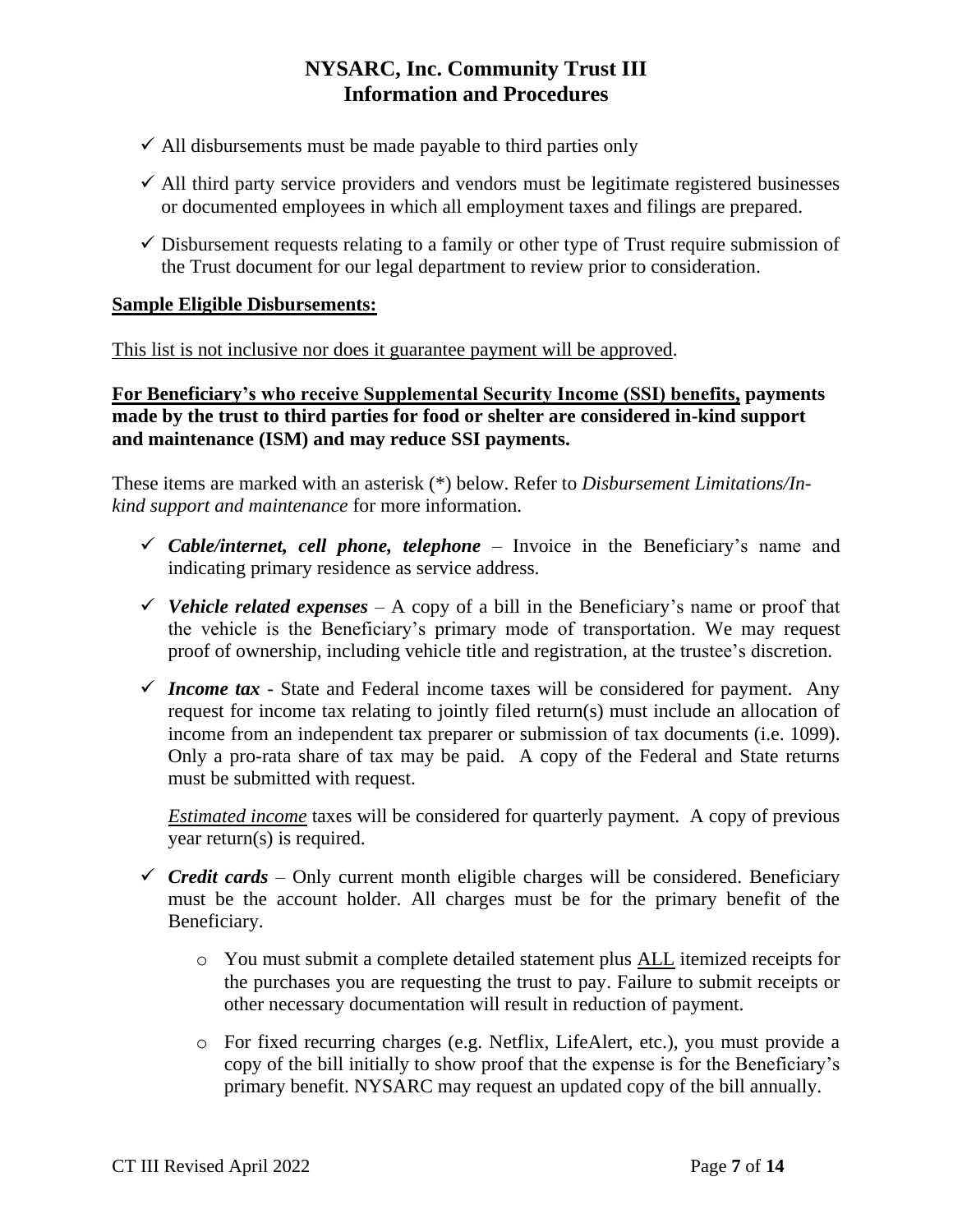- o NYSARC cannot pay more than what is actually owed on the card. Requests to pay an amount that is greater than the balance owed will be reduced.
- $\checkmark$  **Reimbursements** to a third party for making a purchase on your behalf require proof of payment. Contact our office prior to making purchases and/or obtaining services to ensure they are eligible for reimbursement. NYSARC cannot reimburse the trust beneficiary, their spouse, or a beneficiary's legal Guardian.
- ✓ *Funeral arrangement –* An Irrevocable/Medicaid eligible pre-need agreement may be considered during the Beneficiary's lifetime. A disbursement request and copy of the pre-need contract is required. Requests for payment toward contract will only be made prior to Beneficiary death.

Consistent with Federal statute, the sub-trust account terminates up the death of the Beneficiary. No distributions can be made after the date of death, including funeral or related expenses

- ✓ *Court approved payments directing disbursement from sub-trust account –* A copy of the Court Order is required.
- $\checkmark$  *Personal items for the Beneficiary*<sup>\*</sup> (non-food items for SSI recipients) Detailed documentation of item(s) must be submitted for payment directly to vendor.
- ✓ *Vacation* **-** Invoices pertaining to vacation (i.e. airfare, hotel) must be submitted. Direct payment to vendors(s) will be made for Beneficiary only, unless independent certification is on file. Limitations may be imposed based on individual circumstances and government benefits.
- $\checkmark$  *Care management* Invoice indicating dates and hours worked and rate of pay is required. NYSARC may request additional documentation as needed.
- $\checkmark$  *Bus/train/cab fare* Direct payment to carrier with documentation must be submitted.
- $\checkmark$  *Service animal related expenses* Documentation of expense must be submitted.
- $\checkmark$  *Property expenses*<sup>\*</sup> Deed, life estate, or trust document must be submitted. The Beneficiary must have some ownership in the property or have retained a life estate for consideration. These expenses include property taxes, repairs, maintenance, and property insurance.

 NOTE: Expenses may be pro-rated based on percentage of ownership. (e.g. property ownership with a non-spouse)

 $\checkmark$  **Rent**\* – A current signed lease indicating the Beneficiary as tenant <u>must</u> be on file. Rental amount must not exceed "market" rent.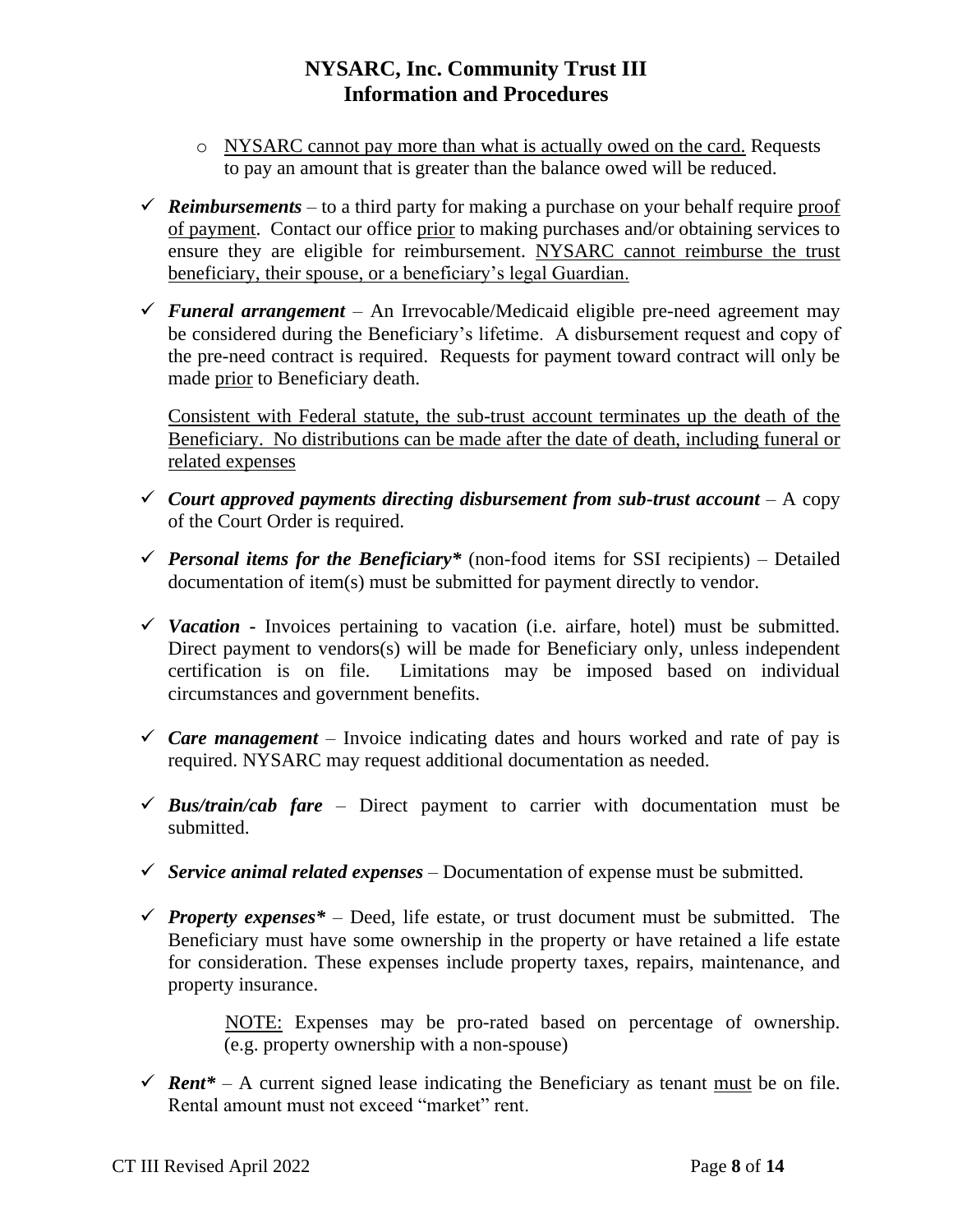- NOTE:Beneficiaries residing with a non-spouse may result in a pro-rata share.
- NOTE: A lease between spouses will not be honored*.*
- $\checkmark$  *Mortgage*<sup>\*</sup> A residential loan agreement and payment coupon in the name of the Beneficiary must be submitted. Beneficiary must be listed as mortgagor.
- $\checkmark$  *Maintenance fee*<sup>\*</sup> HOA agreement and a payment coupon in the name of the Beneficiary must be submitted.
- $\checkmark$  *Assisted living facility*\* A current signed lease, or other documentation provided by facility, indicating the Beneficiary as tenant must be on file. In addition, a monthly invoice must be submitted.
- ✓ *Utility bills\* -* Invoice in the Beneficiary's name, indicating primary residence as service address.
- $\checkmark$  Insurance<sup>\*</sup> Renters and homeowner Policy and invoice indicating primary residence as insured property, refer to documents needed to pay rent, or property expenses.
- $\checkmark$  *Other* A dated, detailed invoice or price quote is required in the Beneficiary's name from a third party vendor. If approved, payment will be made directly to the third party vendor.

# **Automatic Payment Guidelines for Rent/Mortgage/Maintenance Fees:**

If the Beneficiary has a sufficient balance in the trust and/or is making monthly deposits, you may request automatic payments of rent, mortgage, monthly maintenance fees, pre-need funeral arrangements, and car loans/lease payments.

You must complete and send an *Automatic Payment Application* to our office for review. The application is available on our website at [www.nysarctrustservices.org](http://www.nysarctrustservices.org/) and also in the Welcome Packet you received following acceptance.

- Automatic payment amount must be the same each month.
- Monthly deposits must be received at least four (4) business days prior to the date of your scheduled automatic payment to ensure the availability of funds.
- Missed monthly deposits or deposits returned for insufficient funds may result in cancellation of payment. Prior to re-starting, you must make three (3) additional consecutive monthly deposits and submit a new *Automatic Payment Application.*
- If the Beneficiary is not making monthly deposits and the account balance falls below the amount necessary to cover three (3) month's payments, automatic payment may be cancelled.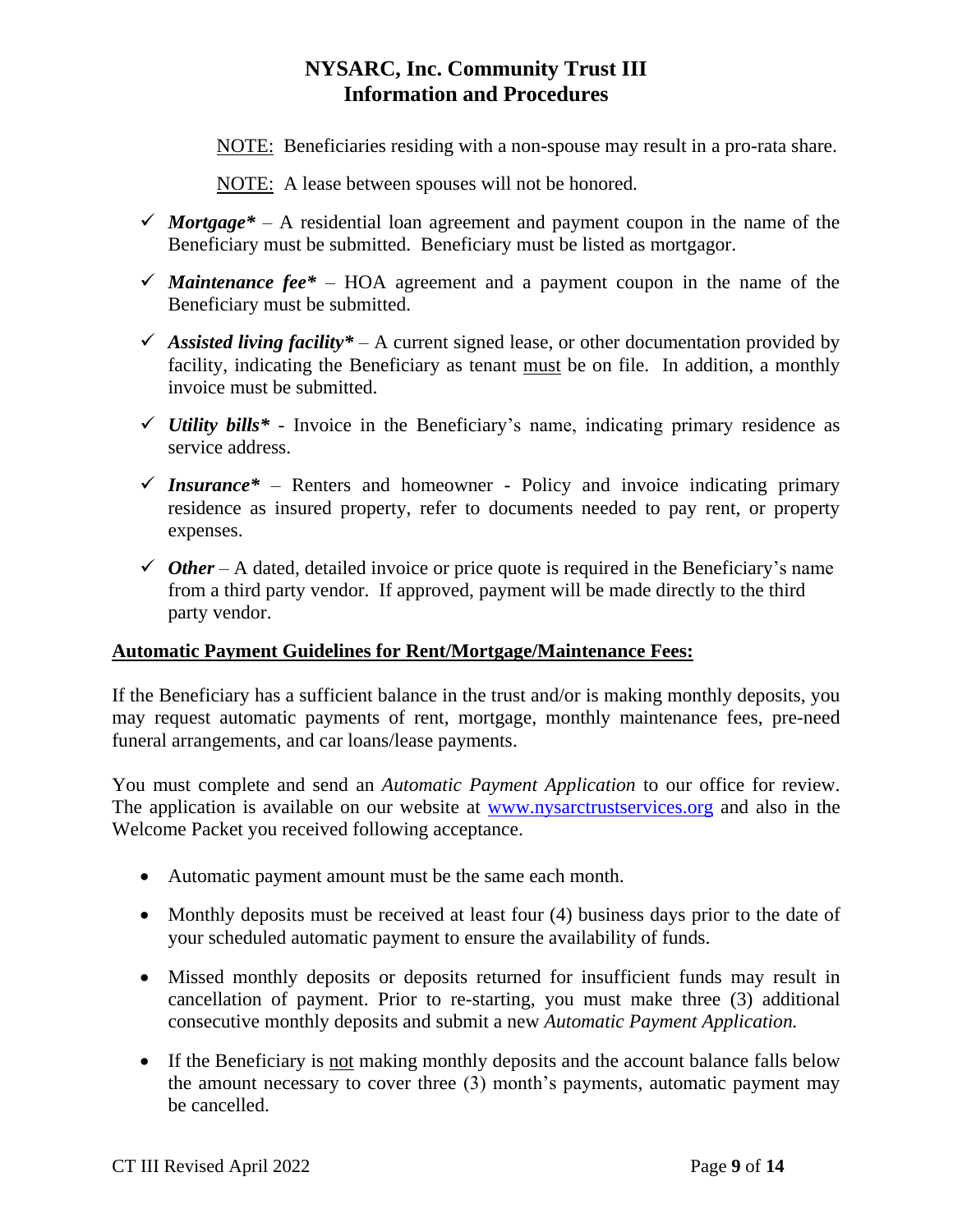• Please allow up to three (3) weeks for approval and processing of an automatic payment request. You must continue to submit a disbursement request form monthly to process rent while awaiting approval of automatic payments.

Please contact NYSARC or check the NYSARC Trust Portal to verify that an automatic payment has been established before discontinuing monthly disbursement requests.

*Note: Automatic payment is not available at this time for budgeted payments, such as utilities, and expenses where the amount changes each month. Contact customer service if you have questions about whether or not a fixed recurring expense is eligible for automatic payment.*

## **Disbursement Limitations:**

A primary consideration when reviewing each disbursement request is to protect the Beneficiary's eligibility for government benefits. Requests that may adversely affect government benefits or do not appear to be for the primary benefit of the Beneficiary may be denied.

#### This is not an inclusive list. The following items are not eligible for disbursement:

- $\times$  Disbursements payable to the Beneficiary in order to protect benefit eligibility
- $\times$  Cash advances taken on credit cards and related fees
- $\times$  Payments to financial institutions for debit card charges, and overdraft fees/expenses, lines of credit
- $\times$  Rent/lease between spouses will not be honored or amounts that exceed market rent
- $\times$  Reimbursement for purchases made from a joint checking account held with the Beneficiary
- $\times$  Reimbursement to spouse
- $\times$  Tobacco
- $\times$  Alcohol
- $\times$  Bail, restitution, and related legal fees
- $\times$  Fire arms
- $\times$  Medicaid eligible expenses incurred after the Trust was established
- $\times$  Any item for an individual other than the Beneficiary
- $\times$  Gifts, gift cards, parties, or donations
- $\times$  Surplus income invoices (NAMI, Spend-down)
- $\times$  Life insurance premiums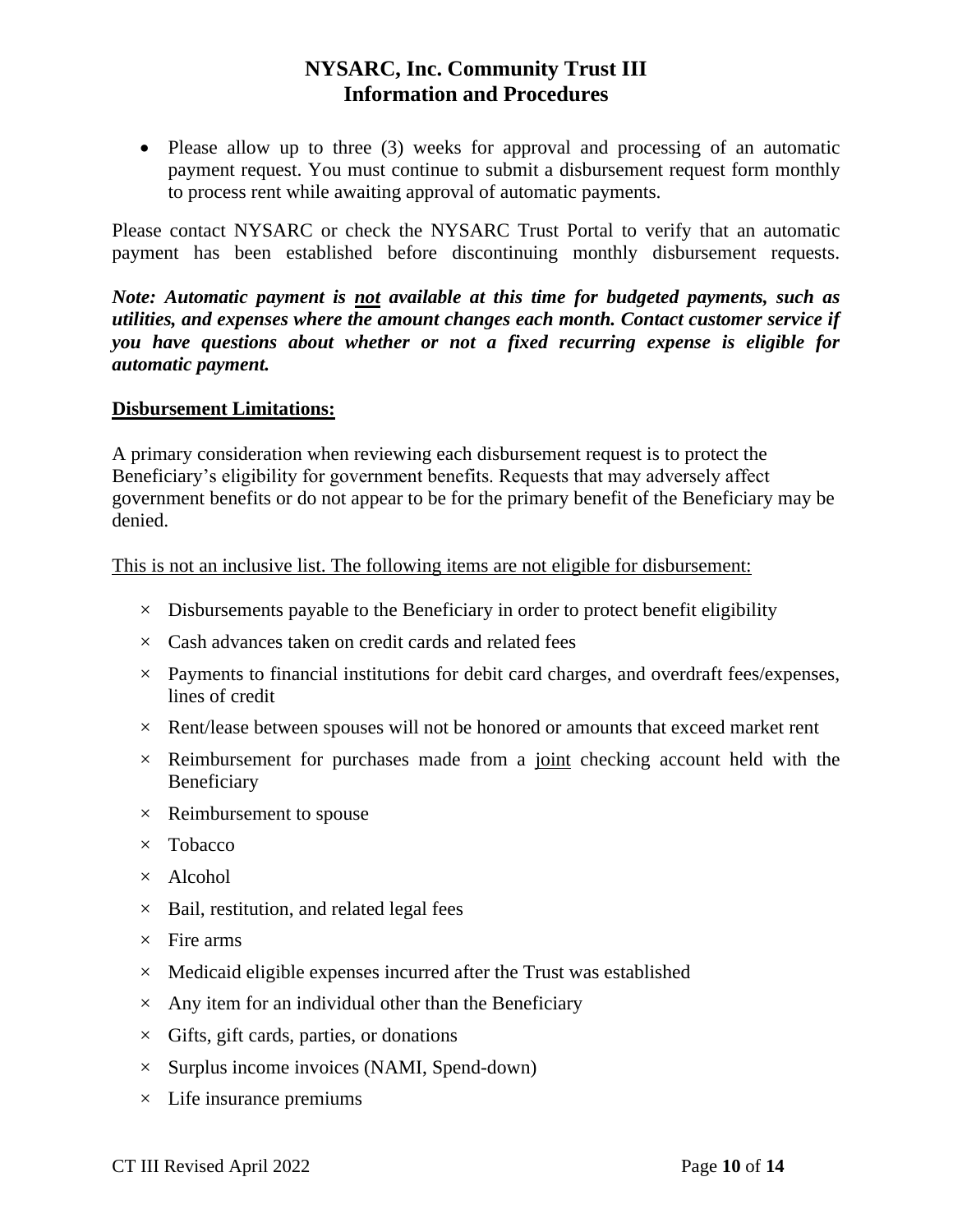- $\times$  Requests for expenses incurred greater than 90 days prior to submission
- × **Any disbursement after the death of the Beneficiary**

above and beyond what the agency is required to provide.

## *Other Limitations:*

- × **In-kind support and maintenance for SSI recipients:** Household costs (expenses paid for food and shelter), as listed in the POMS section: SI 00835.465 for SSI recipients will only be considered under special circumstances. Please contact NYSARC for more information and to discuss the requirements for consideration.
- × **Disbursement limitations for individuals in supportive or supervised housing:** Disbursement requests must be for item(s) and/or service(s) that are not the responsibility of the agency to provide. For requests for purchases that are the responsibility of the agency, you must submit documentation stating that an item(s) is

## × **Disbursement limitations for minors:**

- o Items that a parent or Guardian is required to provide will not be considered
- o Court Order may direct payment from the Trust for specific items and/or put limitations on what the trust funds can be used for

#### **Required Assistance with Trust Transactions:**

The Trustees in their discretion may require an intermediary to assist in the administration of the Beneficiary's sub-trust account. The cost of which may be charged to the sub-trust account.

#### **Monthly Statements:**

Account statements are prepared monthly and mailed to the individual(s) designated on the Joinder Agreement. Statements are mailed approximately three (3) weeks after the end of the previous month. Statements include detailed monthly activity for your convenience.

#### **Monitoring Trust Account Activity:**

#### *Automated Phone System:*

Call the automated phone system 24/7 to listen to a recording of recent transactions:

- **Dial (518) 439-8323 and PRESS 8** during the greeting
- Enter the account number and the Beneficiary's pin number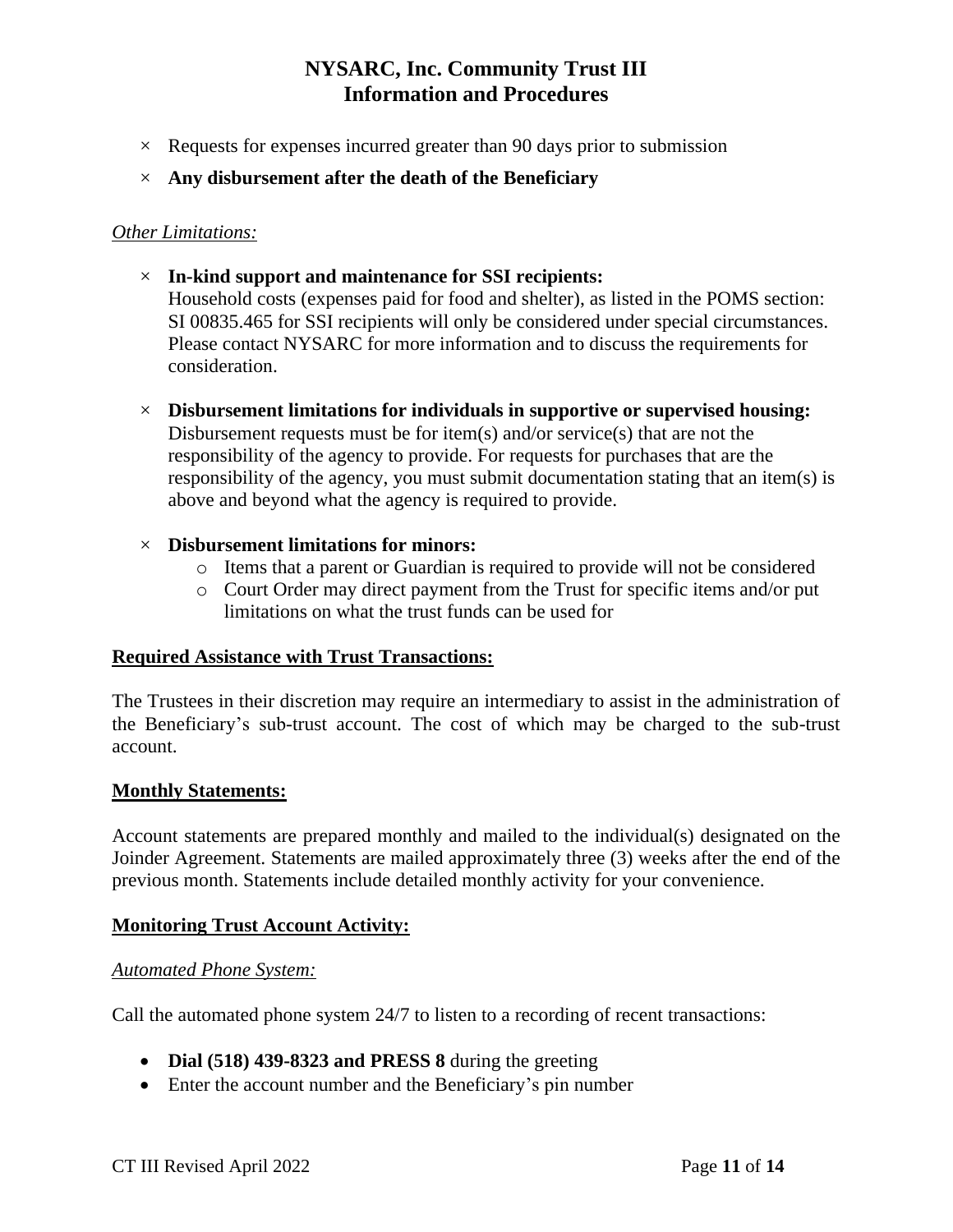• Follow the menu prompts to check the account balance, verify deposits received, and check the status of a disbursement request.

# *Online Access via NYSARC Trust Portal:*

Beneficiaries and authorized individuals can also monitor trust accounts online using the NYSARC Trust Portal. To create an account, visit [portal.nysarctrustservices.org/signup.](https://portal.nysarctrustservices.org/signup) There are detailed instructions on how to sign up in the Welcome Packet provided at account establishment.

Balance information for new accounts will display once the first bank statement is available. To remove a contact from having access to the Online Portal, please contact customer service or submit a request in writing.

# *Live Customer Service:*

Our responsive and knowledgeable staff are available weekdays from 8:30 AM – 5:00 PM to answer your questions and can assist you with matters not supported by the automated phone system or Online Portal. Beneficiaries are also assigned a dedicated team of representatives to assist with the day-to-day management of trust assets.

For confidentiality and the security of our Beneficiaries, only authorized individuals may contact NYSARC Trust Services on behalf of a Beneficiary. Each time you contact customer service you must provide the last four (4) digits of the Beneficiary's Social Security number as well as the six (6) digit account number.

# **Add/Remove Authorized Contacts:**

NYSARC requires that you designate at least one authorized contact in the Joinder Agreement. The Beneficiary or other authorized individual may request to add or remove an authorized contact after acceptance by mail, email, or by contacting customer service. Please specify which of the following permissions you authorize the individual/agency to do:

- $\checkmark$  Communicate/obtain account information
- $\checkmark$  Receive monthly statements
- $\checkmark$  Submit disbursement requests
- $\checkmark$  Allow access to NYSARC Trust Portal

# **Changes to Contact Information:**

It is important that NYSARC have up-to-date contact information for Beneficiaries and authorized contacts. We will accept changes to information from the Beneficiary or authorized individual by mail, email, or by contacting customer service.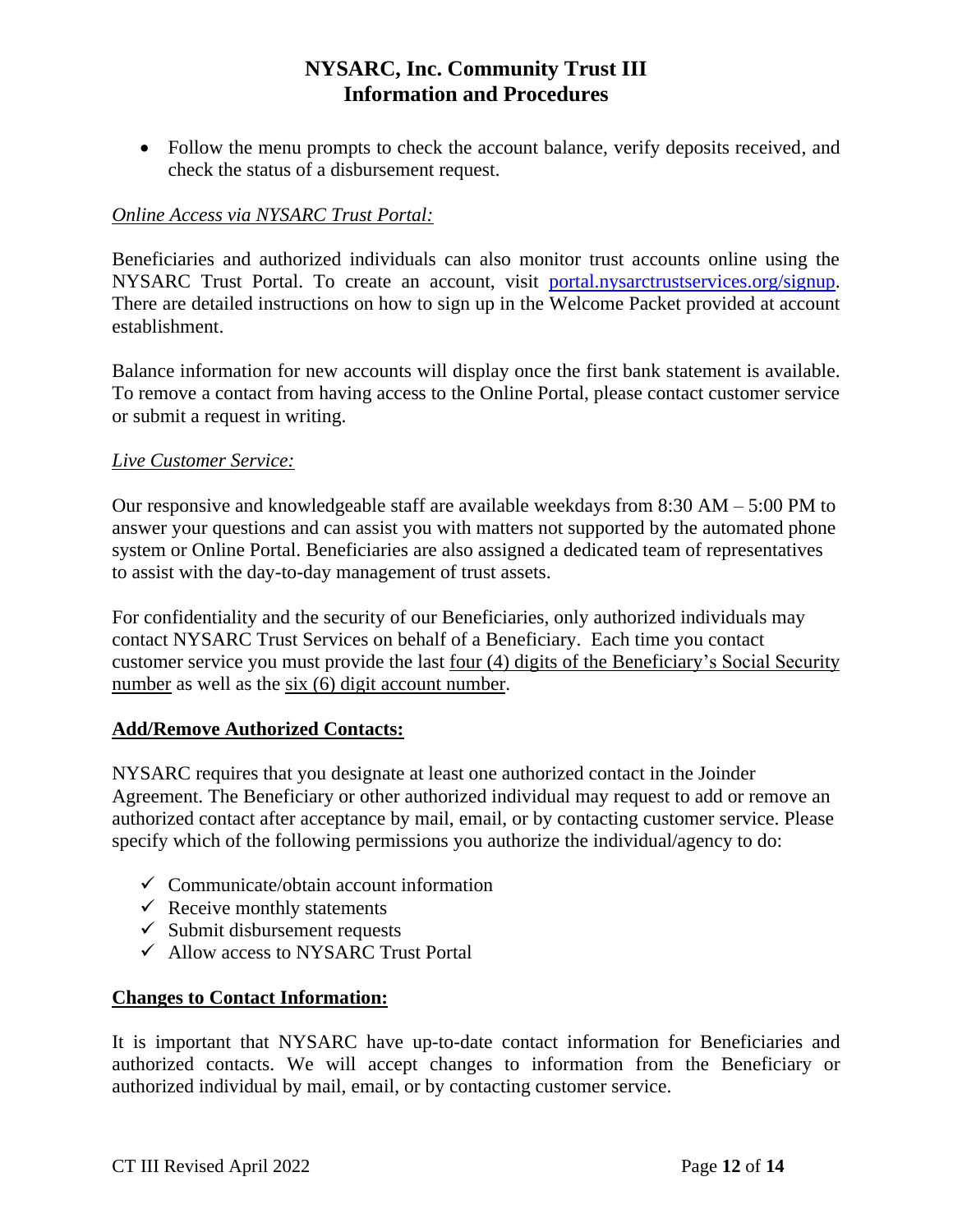# **Detailed Accountings:**

Accountings required for benefit recertification and by Court Order are prepared upon request. Please allow up to 30 days for processing.

## **Reporting to Government Agencies:**

It is the responsibility of the Beneficiary or his/her representative to report Trust activity to applicable government agencies. If necessary, NYSARC Trust Services may provide, upon request, documentation to the Beneficiary, or directly to the government agency for assistance with reporting requirements.

## **Investing Funds:**

In addition to the primary benefit of protecting government benefits, NYSARC, Inc. Community Trust III beneficiaries receive the added value derived from pooling funds for investment and management purposes. Trust funds are invested according to the Trust investment policy, which is administered by the co-Trustee, a financial institution appointed by NYSARC, and approved by NYSARC, Inc.

Each sub-trust account owns a pro-rata share of the investments, which are subject to market fluctuations.

# **Reporting Taxable Income:**

NYSARC, Inc. Community Trust III files Federal forms 1041 and New York State IT-205 for tax purposes. Any Beneficiary with distributed taxable income will be issued a form K-1 that must be reported on their personal income tax return.

Taxable income earned but not distributed via disbursements during the year will be calculated at the Trust tax rate and reported on the Trust's tax return. Any tax incurred within the Trust is allocated to the appropriate beneficiaries and will be deducted from their sub-trust account.

# **Change in Status of Trust (Pass-through Accounts ONLY):**

#### *Beneficiary Permanently Admitted into a Nursing Home:*

If the Beneficiary enters a nursing home and is not expected to return home, notify NYSARC immediately and stop making monthly deposits. Nursing home bills for spenddown/surplus/NAMI cannot be paid.

#### *Beneficiary No Longer has a Spend-down/Surplus/NAMI Income:*